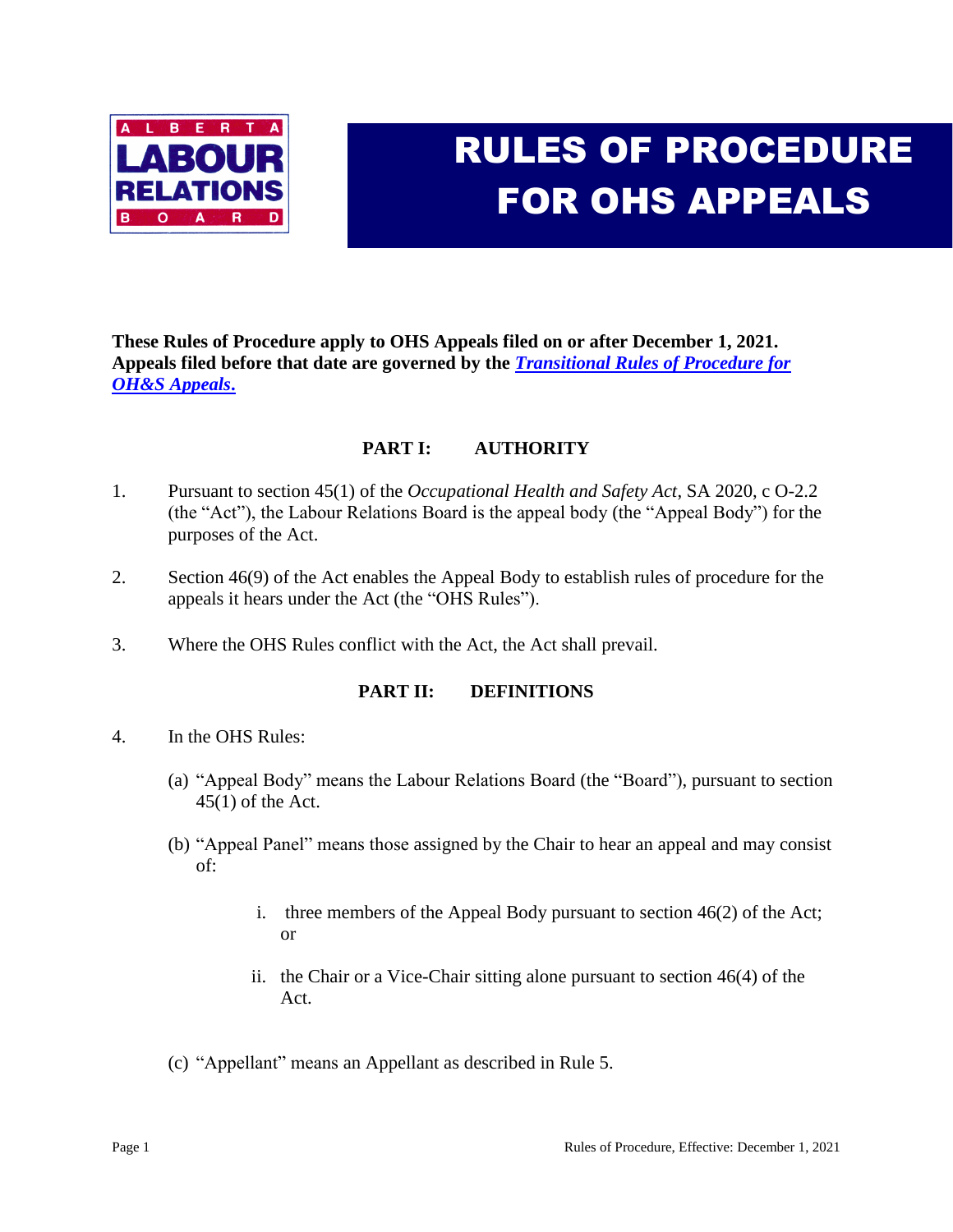- (d) "Chair" means the Chair of the Labour Relations Board as designated under section 8(3) of the *Labour Relations Code*;
- (e) "Decision under Appeal" means the document containing the order, notice of administrative penalty, cancellation, suspension, record, report, or variance being appealed;
- (f) "Director of Settlement" means the Director of Settlement of the Board as appointed under 1(d) of the Board's Rules of Procedure;
- (g) "Minister" means the Minister referred to in section 45(4) of the *Act* and defined in section 1(aa) of the *Act*.
- (h) "OHS" means Alberta Occupational Health and Safety;
- (i) "Record" means all evidence and records before OHS at the time of making the order, notice of administrative penalty, cancellation, suspension, record, report or variance being appealed from that are relevant to the Decision under Appeal;
- (j) "Respondent" means a Respondent as described in Rule 6.
- (l) "Vice-Chair" means a Vice-Chair of the Alberta Labour Relations Board as designated under section 8(3) of the *Labour Relations Code*.

#### **PART III: PARTIES TO OHS APPEALS**

- 5. The following persons are Appellants for the purposes an appeal under the Act and the OHS Rules:
	- (a) For an appeal under section  $45(2)(a)$  of a compliance order, stop work order or stop use order, the Appellant is the person to whom the order was issued;
	- (b) For an appeal under section 45(2)(b) of a notice of administrative penalty, the Appellant is the person who is given notice of the administrative penalty;
	- (c) For an appeal under section 45(2)(a) and (b) of a Director's variance of an order issued under section 38, 39 or 40 or of a Director's variance of a notice of an administrative penalty under section 44, the Appellant is the person in relation to whom the order or notice of administrative penalty was varied under section 41;
	- (d) For an appeal under section  $45(2)(c)$  of a cancellation or suspension of a license, the Appellant is the person whose license is suspended or cancelled;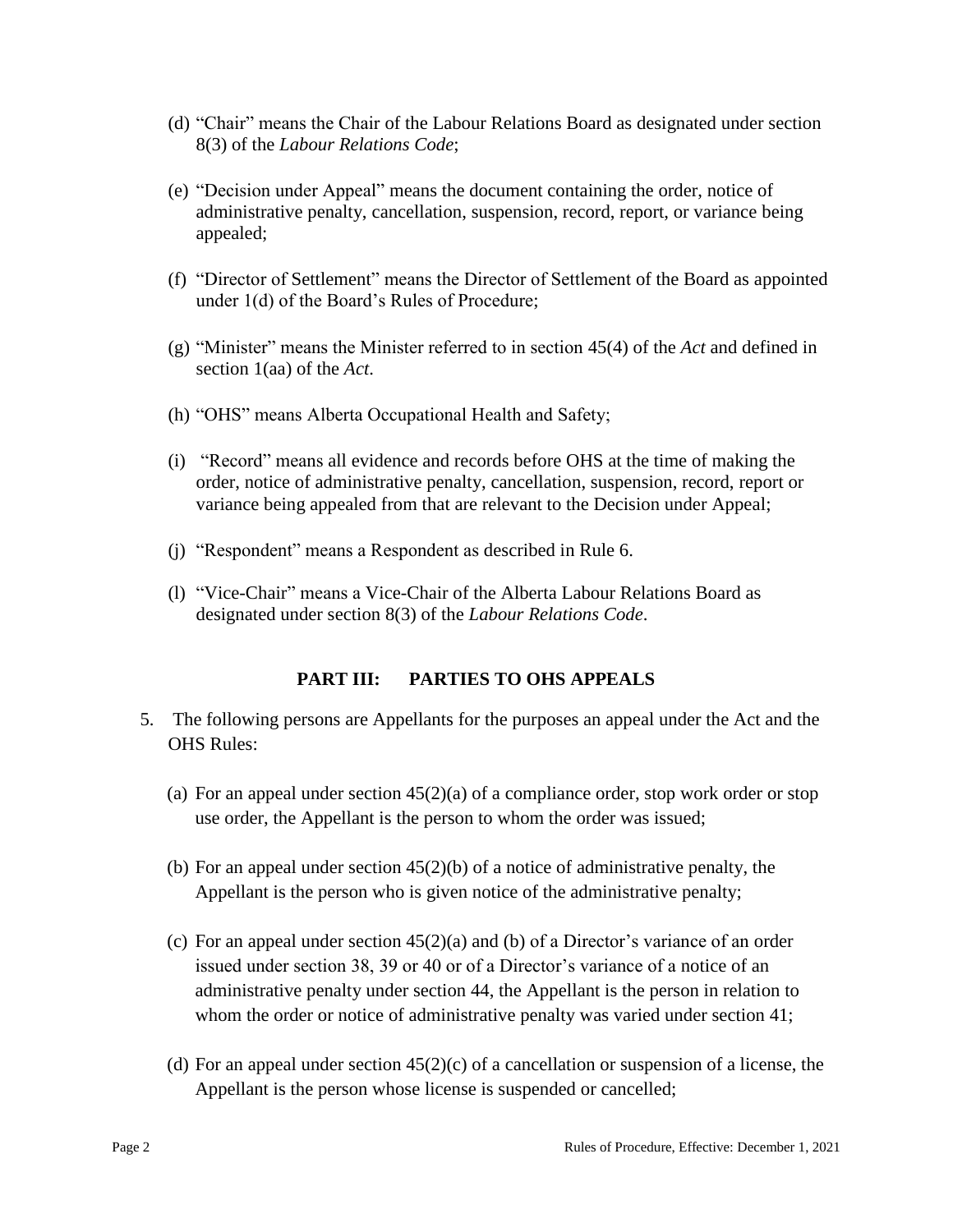- (e) For an appeal under section  $45(2)(d)$  of a finding in a record, the Appellant is any person who has received a record under section 17(15);
- (f) For an appeal under section 45(2)(e) of a finding in a report, the Appellant is the person who received a report under section 19(2);
- (g) For an appeal under section  $45(2)(f)$  of an order, the Appellant is any person who has received an order under section 19(8).
- 6. The following persons are Respondents for the purposes of an OHS Appeal:
	- (a) OHS is the Respondent for appeals under section:
		- i.  $45(2)(a)$  of compliance orders, stop work orders and stop use orders;
		- ii. 45(2)(b) of administrative penalties;
		- iii. 45(2)(a) or (b) of a Director's variance of an order or administrative penalty;
		- iv. 45(2)(c) of a cancellation or suspension of a license; and
		- v. 45(2)(f) of an orders issued pursuant to 19(8).
	- (b) For appeals of a finding in a record under section  $45(2)(d)$ , the Respondent(s) is any person other than the Appellant who received a record under section 17(15);
	- (c) For appeals of a finding in a report under section  $45(2)(e)$ , the Respondent(s) is any person other than the Appellant who received a report under section 19(2);
- 7. For the purposes of Rule 6(b) and 6(c) and appeals under section  $45(2)(d)$  and  $45(2)(e)$  of the Act, OHS is a party to the appeal, but, unless the Appeal Body otherwise orders, its scope of participation is limited to presenting the Record, and providing information about the Act and OHS policies and procedures.
- 8. The Minister is a party to all appeals under section 45 of the Act, and has the same status and rights as any other party. Upon receipt of a Notice of Appeal, the Appeal Body will notify the Minister of the appeal and provide the Minister with a copy of the Notice of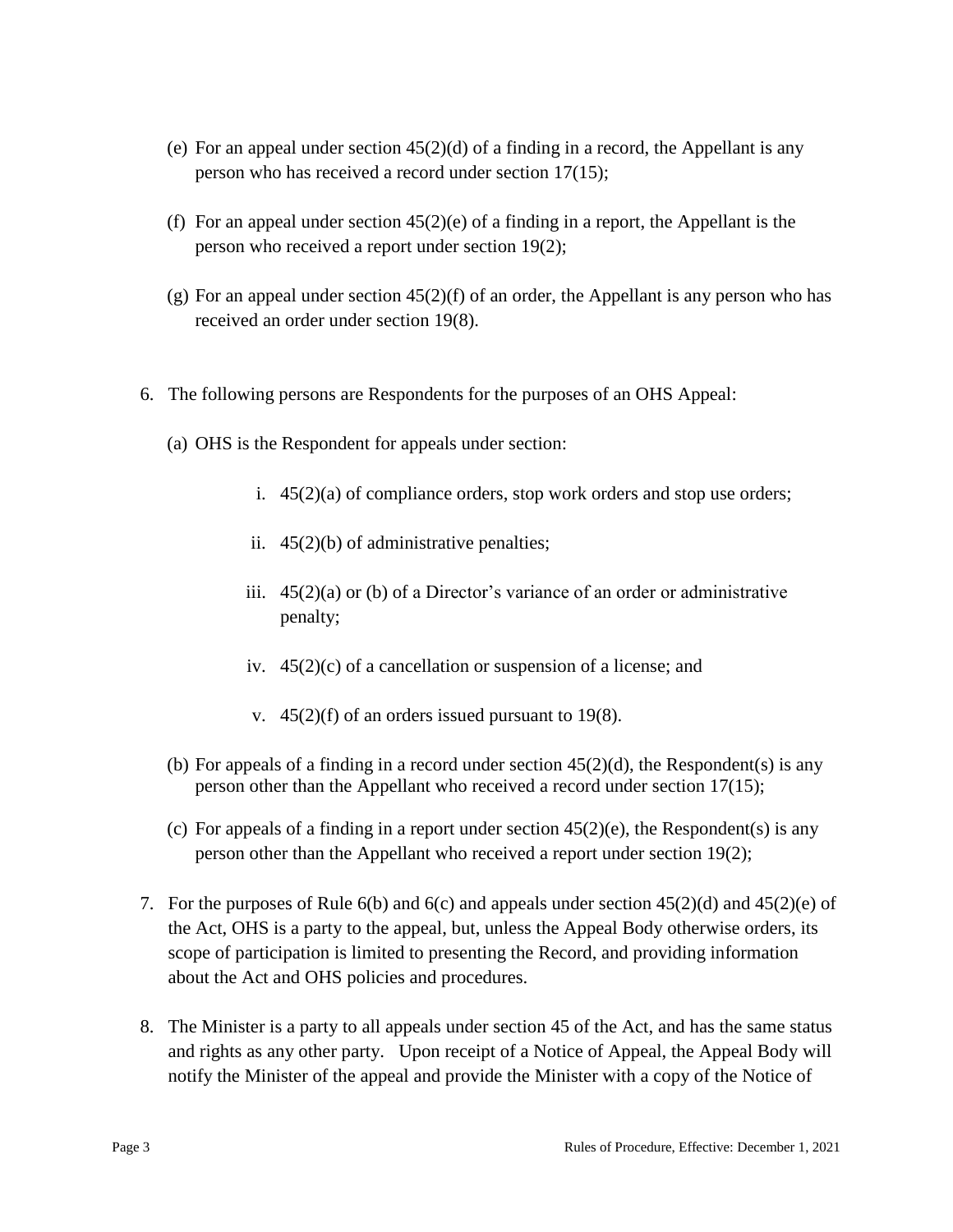Appeal. Where the Minister expresses an intention to participate in the appeal, the Minister must provide a Response in accordance with Rule 27.

## **PART IV: SERVICE OF DOCUMENTS ON THE APPEAL BODY AND PARTIES**

9. Appeals and submissions may be served upon the Appeal Body:

By mail or delivery to:

Director of Settlement Alberta Labour Relations Board 501, 10808 – 99 Avenue Edmonton, Alberta T5K 0G5

or

Director of Settlement Alberta Labour Relations Board 308, 1212 – 31 Avenue NE Calgary, AB T2E 7S8

By fax to:

Attention: Director of Settlement (780) 422-0970 or (403) 297-5884

By e-mail to:

[ALRB.OHSAPPEALS@gov.ab.ca](mailto:ALRB.OHSAPPEALS@gov.ab.ca)

- 10. Notices of Appeal or submissions received after 4:00 pm on a business day will be deemed to have been received at 8:15 AM the following business day. Notices of Appeal and submissions received on a day that is not a business day will be deemed to have been received at 8:15 AM on the following business day.
- 11. Any appeal or submission sent by e-mail must be in the form of an e-mail attachment. Email attachments must be legible. Documents that are illegible or cannot be opened by the Appeal Body will not be accepted.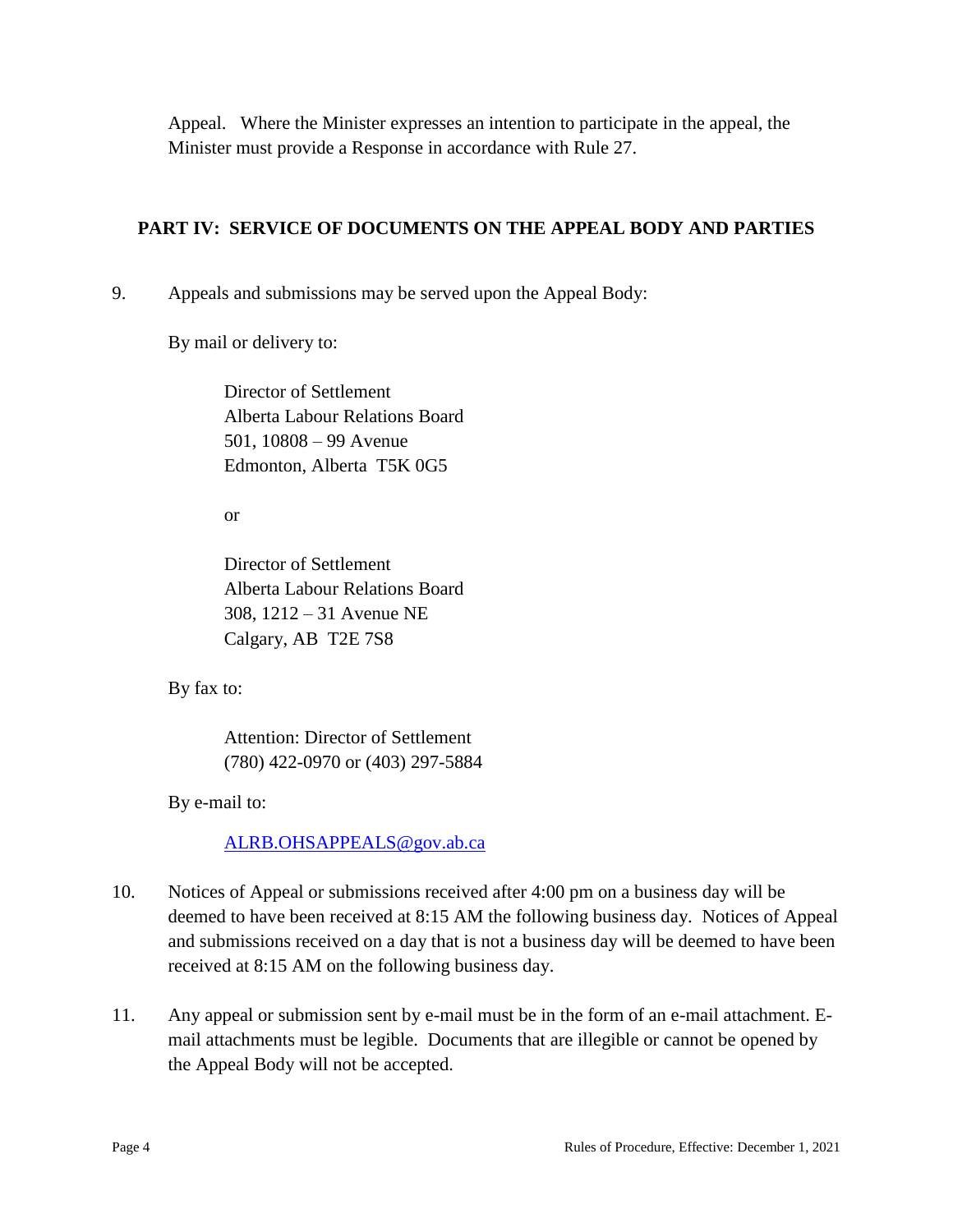- 12. Parties must provide the Appeal Body with an address for service of documents in the appeal, and may provide an e-mail address for service. Service of any document upon the party is deemed to occur upon the earliest of:
	- (a) delivery of the document to the address for service;
	- (b) seven days after mailing of the document to the address for service; or
	- (c) the time of transmission of the document to the e-mail address for service.
- 13. The Appellant is not required to serve the Notice of Appeal on any other party. The Appeal Body will serve copies of the Notice of Appeal upon all Respondents, the Minister, and any other parties.
- 14. Parties to an appeal are responsible for serving copies of any other material submitted to the Appeal Body upon all other parties to the appeal, including the Minister, unless the Minister has notified the Appeal Body in writing of its intention not to participate in the appeal.

## **PART IV: STAYS OF ORDERS AND ADMINISTRATIVE PENALTIES**

#### **Orders**

- 15. Persons who commence appeals under sections 45(1)(a), (c), (d) or (e) of the Act may apply for a stay of the order, cancellation, suspension, record or report appealed from, pending the appeal to the Appeal Body. Applications for stays must be sent in the form of an email to ALRB.OHSAPPEALS@gov.ab.ca.
- 16. The Chair or a Vice-Chair will be assigned by the Chair to hear the application for a stay. The Chair or Vice-Chair assigned will determine the procedure to be followed to obtain information sufficient to render a decision on whether a stay should be granted.

#### **Administrative Penalties**

17. Pursuant to section 45(8) of the Act, payment of administrative penalties is automatically stayed upon commencement of an appeal of the penalty until such time as the Appeal Body renders its decision or the appeal is withdrawn or deemed to be withdrawn.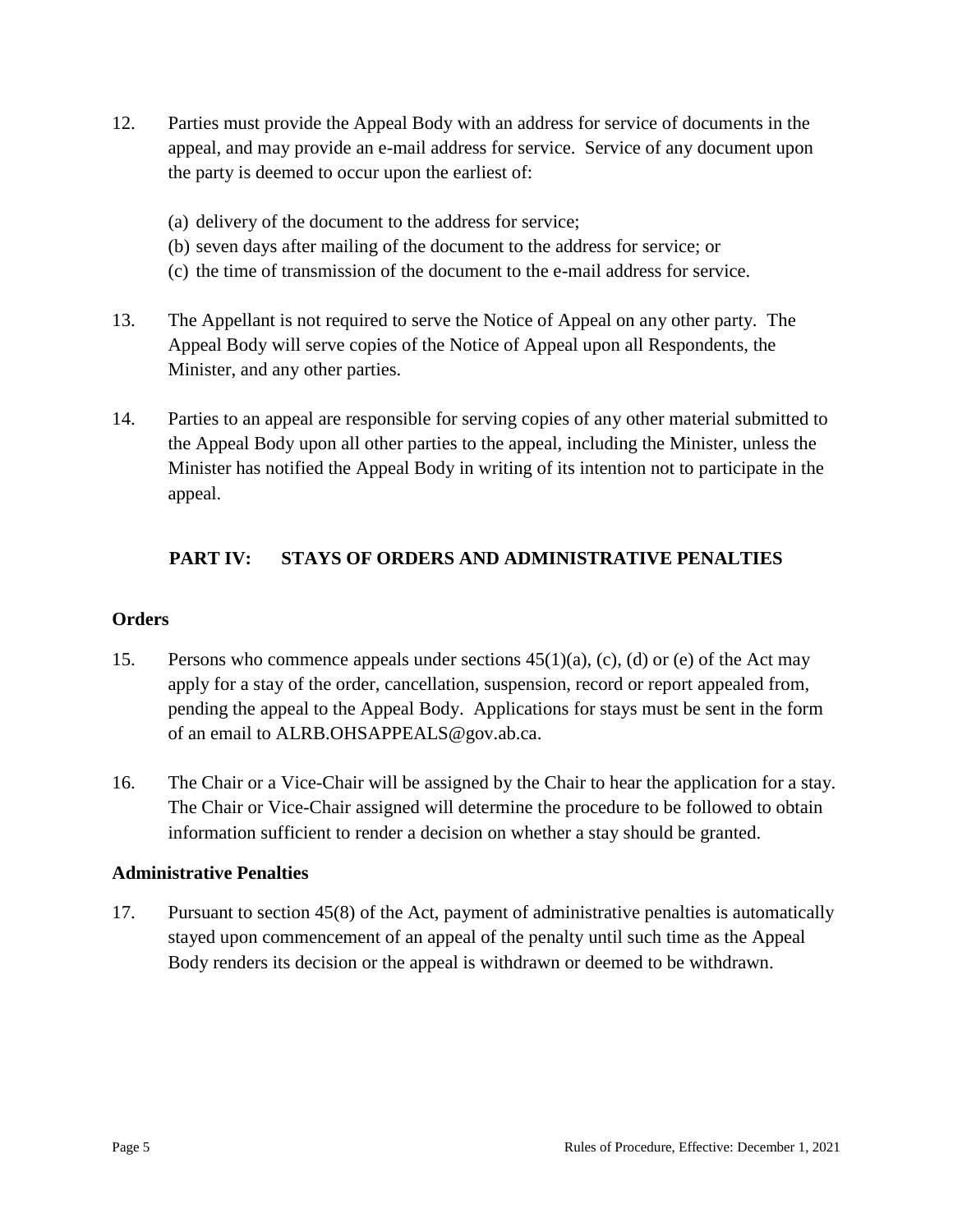### **PART V: FILING THE APPEAL AND PRELIMINARY PROCESSES**

- 18. An Appellant must file Notice of Appeal using the form and in the manner established by the Appeal Body.
- 19. The Notice of Appeal must contain:
	- (a) the Appellant's contact information, including a current email address and mailing address;
	- (b) a statement of when the Appellant was served with or received notice of the Decision under Appeal;
	- (c) the grounds of appeal and what relief is requested;
	- (d) a copy of the Decision under Appeal must be attached to the Notice of Appeal; and
	- (e) where an Appellant seeks to introduce new evidence, a description of that evidence, including a list of anticipated witnesses, where applicable.
- 20. Upon receipt of the Notice of Appeal, the Appeal Body will notify the Respondent(s), the Minister, and any other parties to the appeal.
- 21. The Notice of Appeal must be received by the Appeal Body within 30 days from the date the Appellant was served with or received notice of the Decision under Appeal.
- 22. Where it appears that a Notice of Appeal is filed after 30 days from the date the Appellant was served with or received notice of the Decision under Appeal, the timeliness of an appeal may be raised by:
	- (a) the Director of Settlement by providing a letter to all parties; or
	- (b) any Respondent in a Respondent Statement or an application for summary dismissal under Rule 33.
- 23. Where the timeliness of appeal is raised under Rule 22, the Appellant, Respondent(s) and other parties to the appeal will be invited to provide brief written submissions on the timeliness of the appeal, and the Chair or a Vice Chair shall make a ruling on timeliness.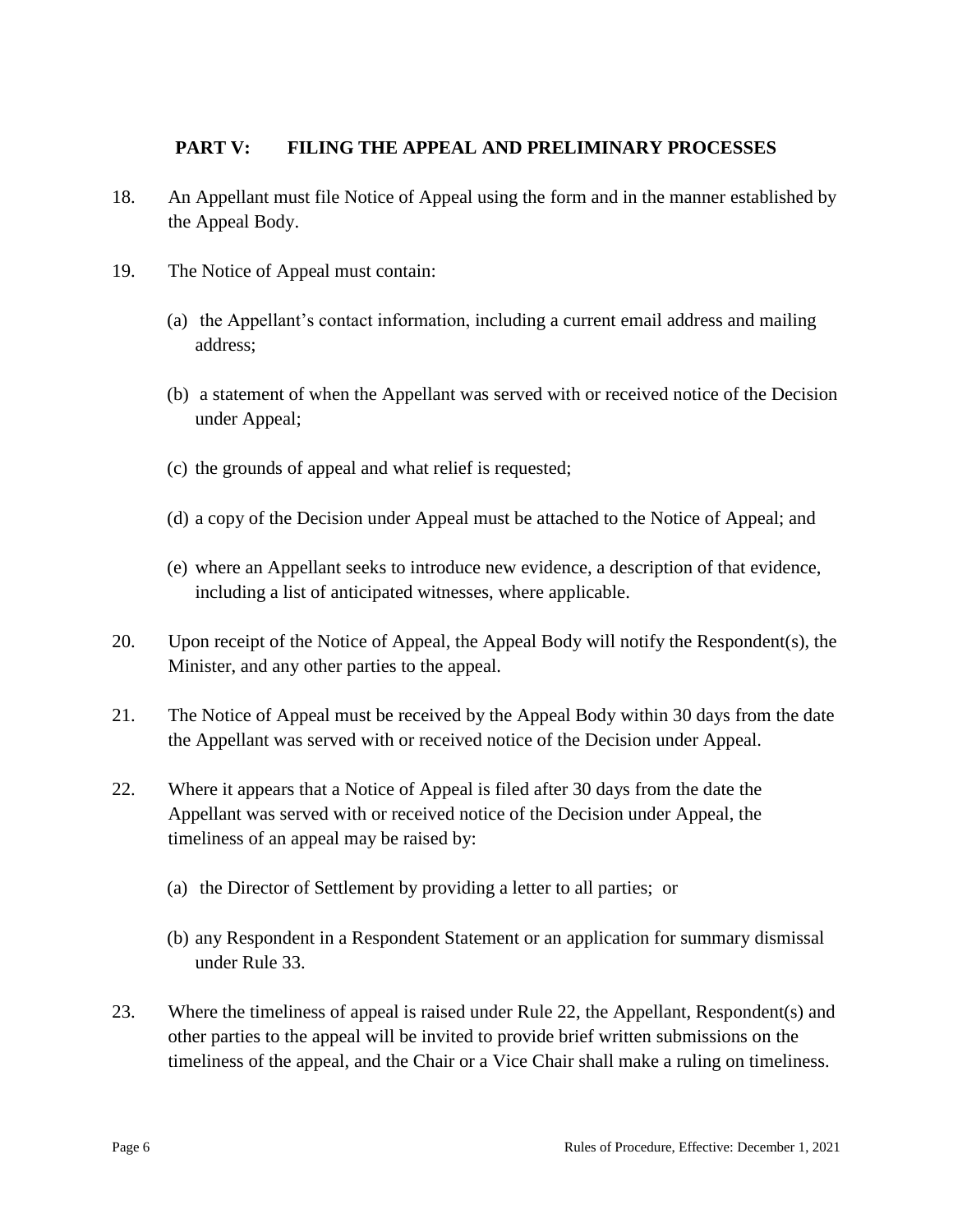- 24. OHS or its agent shall file the Record concerning the Decision under Appeal. The Record must be provided to the Appeal Body within 15 business days of the date of the Notice of Appeal.
- 25. The Record must be paginated and must contain an index that clearly identifies each record, and references the corresponding page number(s) for that Record. Where a Record is submitted as a PDF document, each Record must be bookmarked and each bookmark must be clearly labelled.
- 26. For OHS appeals where OHS is the Respondent under Rule 6(a), OSH must also file a Respondent Statement using the form and in the manner established by the Appeal Body, within 15 business days of the date of the Notice of Appeal.
- 27. Respondents in appeals under Rule 6(b) and 6(c), and the Minister where the Minister intends to participate in an appeal, must file a Respondent Statement, using the form and in the manner established by the Appeal Body, within 10 business days after OHS provides the Record.
- 28. The Appellant may file a Reply within 10 business days of the date of the Respondent Statement.
- 29. Hearings and decisions of the Appeal Body are public. As a result, filed documents and evidence may become public and may be referred to in the Appeal Body's decisions. The Board's decisions are reported on the Appeal Body's website and may be reported by other legal decision reporting services.
- 30. In exceptional circumstances, where the disclosure of an individual's name would create a demonstrable safety risk or adversely impact the individual's privacy, for example, where the issues in the appeal require the disclosure of sensitive personal or health information, that individual may request the Appeal Body not identify them by name in a decision. Applications of this nature should be made when a Notice to Appeal or Respondent Statement is filed, or otherwise be raised as a preliminary matter. The Appeal Body also has discretion not to publish the names of individuals in a decision where the Appeal Body determines, in accordance with this Rule, it is appropriate to proceed in this manner.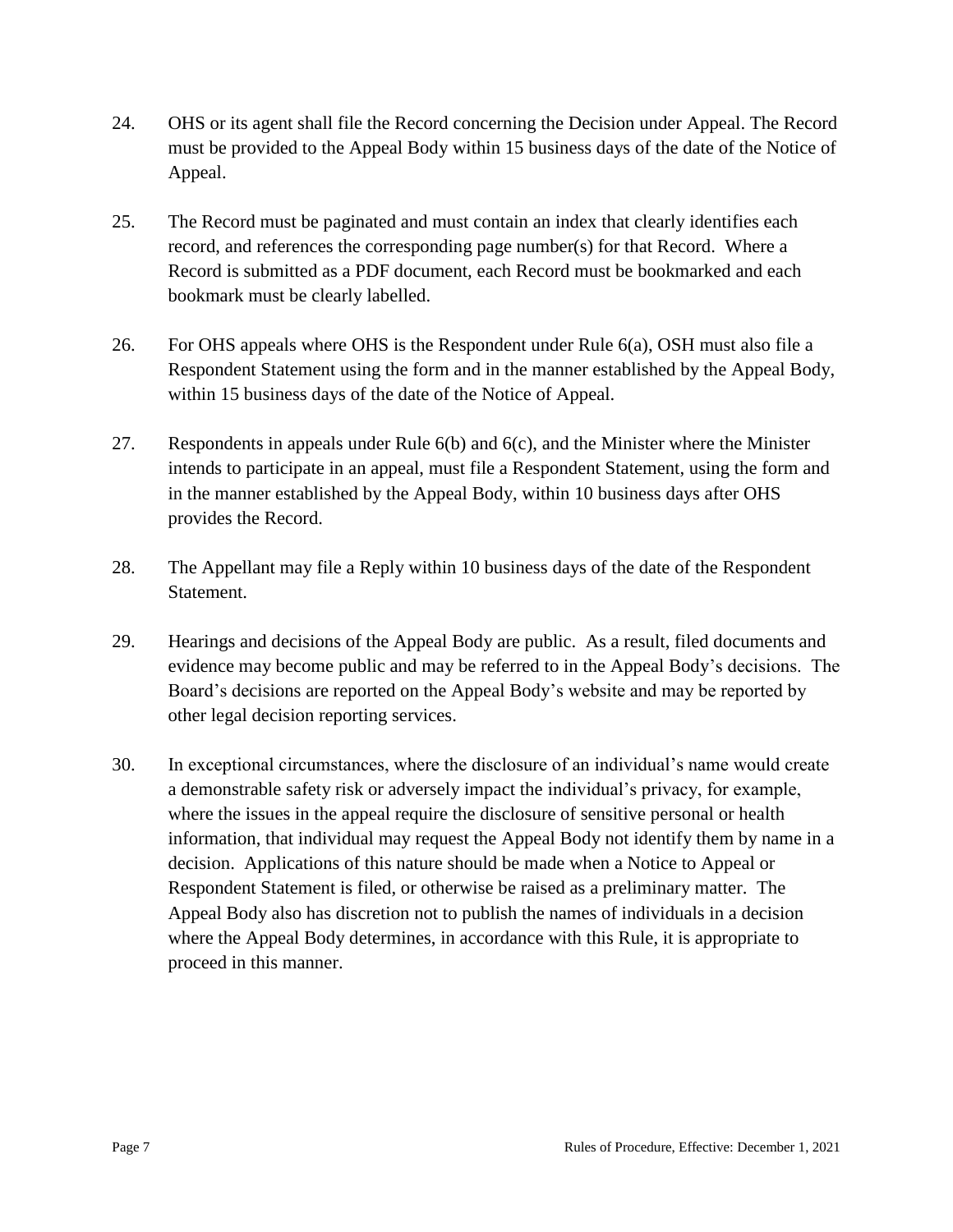- 31. Under section 45(5)(g) *Act*, and whether or not an application is made under Rule 32, the Appeal Body may reject an appeal summarily where it is of the opinion that it is without merit, frivolous, trivial, vexatious, filed with improper motives, or otherwise an abuse of process. Examples of appeals that may be determined to lack merit include, but are not limited to:
	- (a) The appeal is not within the Appeal Body's jurisdiction; or was not served on the Appeal Body within the 30-day period referenced in section 45(3) of the *Act*;
	- (b) The Notice of Appeal is incomplete or, based on the information it contains, has essentially no chance of success;
	- (c) Where the original event that gave rise to the complaint is substantially dated, moot, or where any order of the Appeal Body would have little practical effect, and
	- (d) any other basis whereby the Appeal Body determines that the appeal is without merit and should be summarily rejected.
- 32. A Respondent or other party to an appeal under section  $45(2)(a)$ , (b), (c), (d) or (f) may make an application to reject an appeal summarily under  $45(5)(g)$  of the Act, and upon receipt of this application, the Chair shall assign the Chair or a Vice-Chair sitting alone as an Appeal Panel to determine whether there is any basis to summarily reject the matter.
- 33. Respondents applying under Rule 32 must provide written submissions setting out the basis for the application. The other parties to the Appeal will have the opportunity to provide written submissions in response to the application, and these submissions are due 10 business days from the date of the Respondent's submissions.
- 34. The Appeal Body may also exercise its summary dismissal powers under section  $46(5)(g)$ of the *Act* in circumstances where an Appellant fails to participate in the appeal or fails to remain in contact with the Appeal Body.

# **VI: CONDUCT OF OHS APPEALS**

35. Appeals under section 45(2)(e) of the Act of findings of a report issued under section 19(2) will proceed by way of a preliminary review process as follows: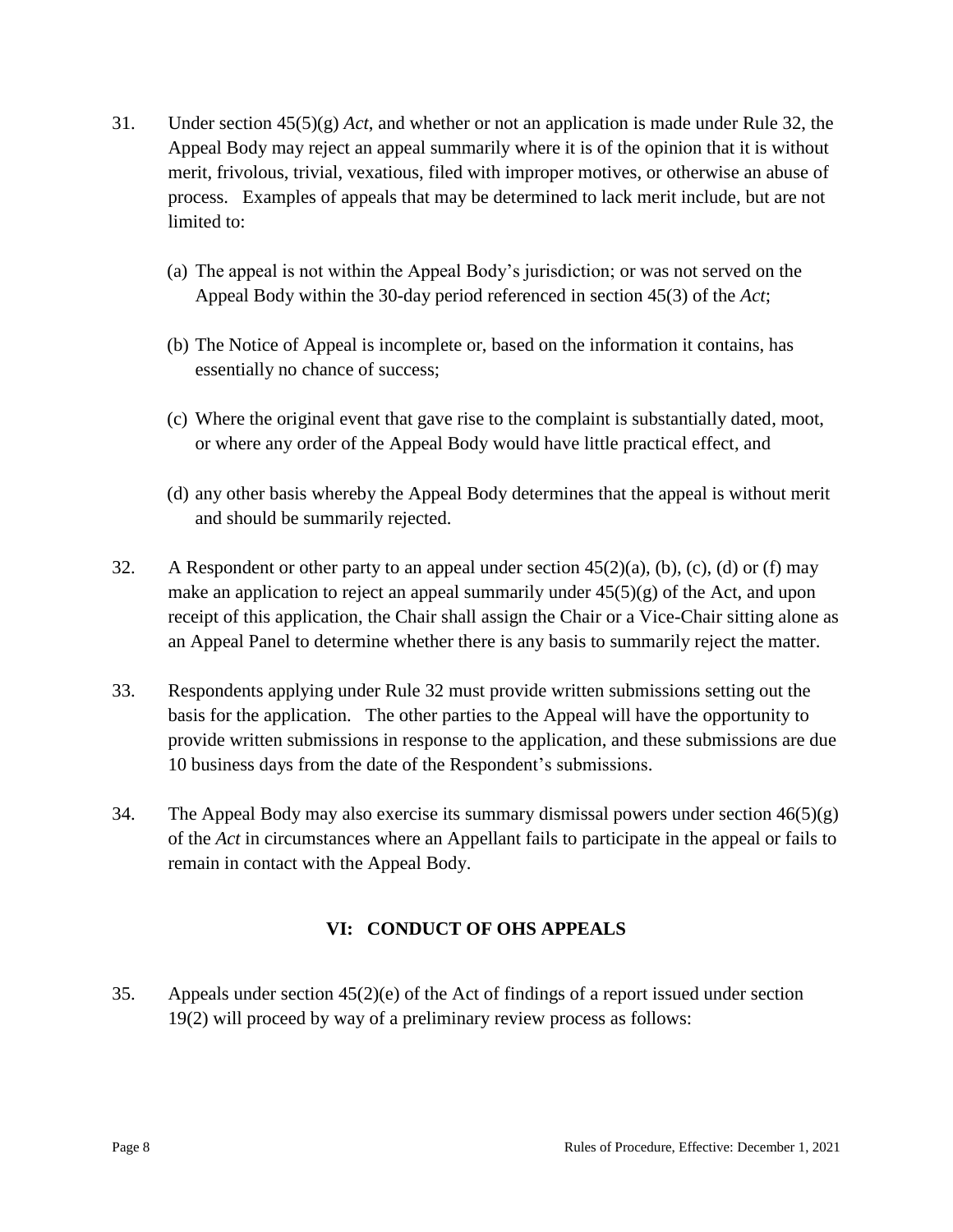- (a) The Chair will appoint an Appeal Panel in accordance with Rule 4(b) to conduct a preliminary review of the Notice of Appeal, the Record, the Respondent Statement, and any Reply filed by the Appellant.
- (b) Where, upon conducting a review under Rule 35(a) it is apparent that the appeal lacks merit or otherwise satisfies any of the grounds for summary rejection under Rule 31 or section  $45(5)(g)$  of the Act, the Appeal Body may dismiss the appeal without referring it to a hearing.
- (c) Where, upon conducting a review under Rule 35(a), an appeal is not summarily rejected under Rule 31 or section  $45(5)(g)$  of the Act, the appeal shall proceed in accordance with Rule 36.
- 36. Subject to Rule 35, Part VII of the OHS Rules, or as otherwise determined in the Appeal Body's discretion, all appeals shall be conducted entirely by written submissions, without an oral hearing. The parties' written submissions should contain argument on the standard of review and the facts and issues raised in the appeal.
- 37. The Appellant's written submissions must be filed within 10 business days of the request by the Appeal Body.
- 38. The Respondent's written submissions must be filed within 7 business days after receiving the Appellant's written submissions.
- 39. The Appellant may file a rebuttal submission addressing the Respondent's submission within 5 business days of receiving it.
- 40. Parties' submissions shall be as concise as possible, and should not exceed 3000 words.

# **PART VII: APPEALS INVOLVING NEW EVIDENCE**

- 41. Unless otherwise determined in the Appeal Body's discretion, or unless Rule 43 applies, appeals will only be conducted by oral hearing in circumstances where the Appeal Body determines that the appeal involves new evidence.
- 42. As appeals to the Appeal Body are based only upon the Record, new evidence will only be permitted in exceptional circumstances where it is directly relevant to the issues under appeal, would make a material difference to the outcome of the case, and was not readily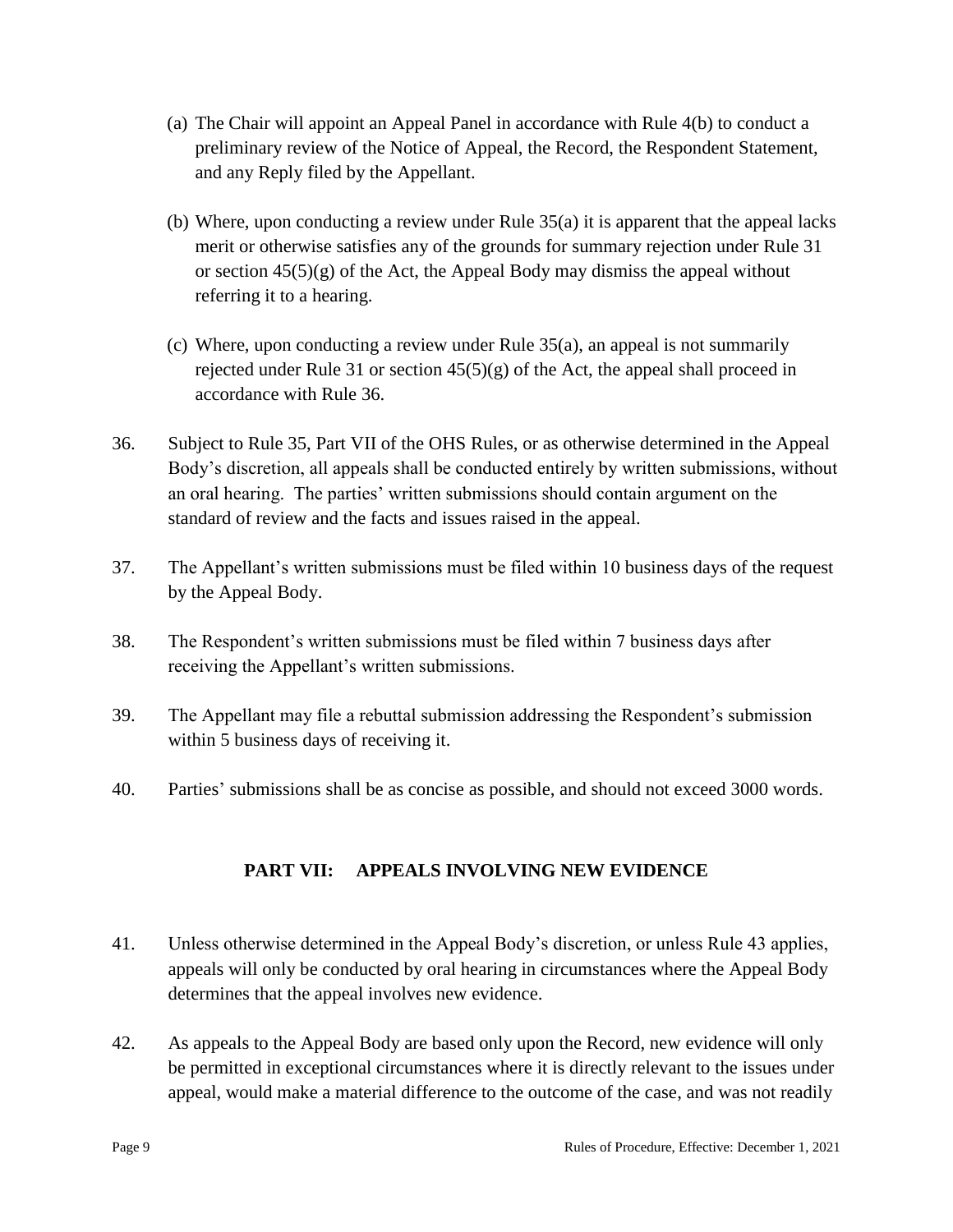available with ordinary diligence at the time the matter under appeal was decided. A party seeking to introduce new evidence may apply to the Appeal Body for a determination of whether the new evidence will be permitted. Where applications for new evidence are dismissed, the appeal shall proceed in accordance with Rule 36-40, or as otherwise directed by the Appeal Body.

- 43. Where an appeal involves new evidence, but the evidence is not *viva voce* in nature or does not otherwise require witnesses, and where there is no dispute regarding the admissibility of the evidence, the Appeal Body may direct that the appeal proceed via written submissions.
- 44. Where an appeal is proceeding by oral hearing, the Appeal Body will select a date and location for the oral hearing after consultation with the parties. In-person hearings will take place at the Board's offices in either Edmonton or Calgary. Hearings that are conducted remotely using the Zoom platform are governed by the Board's Guidelines for Remote Proceedings.
- 45. Except as otherwise ordered by the Appeal Panel, the parties to an appeal will generally be heard in the following order: (i) Appellant (or representative), (ii) Respondent (or representative), (iii) the Minister, where the Minister is participating in the appeal, with closing statements in the reverse order.
- 46. For appeals under Rule 6(b) and 6(c) where OHS is a party but not a Respondent, the OHS officer or agent of the regulator may present first to assist the Appeal Body in understanding the contents of the Record, any investigation conducted, and address any questions the Appeal Body may have about the Act or OHS's policies procedures.
- 47. Where new evidence is being presented, parties shall exchange any records they wish to present at the hearing at least two weeks in advance of the hearing. Parties shall bring at least four (4) copies of any records to the hearing to be provided to the Appeal Panel.
- 48. While the Appeal Body is not bound by the formal rules of evidence applicable in the courts, the Appeal Body has the same power as is vested in the Court of Queen's Bench of Alberta for the trial of civil actions to:
	- (a) summon and enforce the attendance of witnesses;
	- (b) compel witnesses to give evidence under oath or otherwise;
	- (c) compel witnesses to give evidence in person or otherwise, and
	- (d) compel witnesses to produce any record, object or thing that relates to the matter being heard.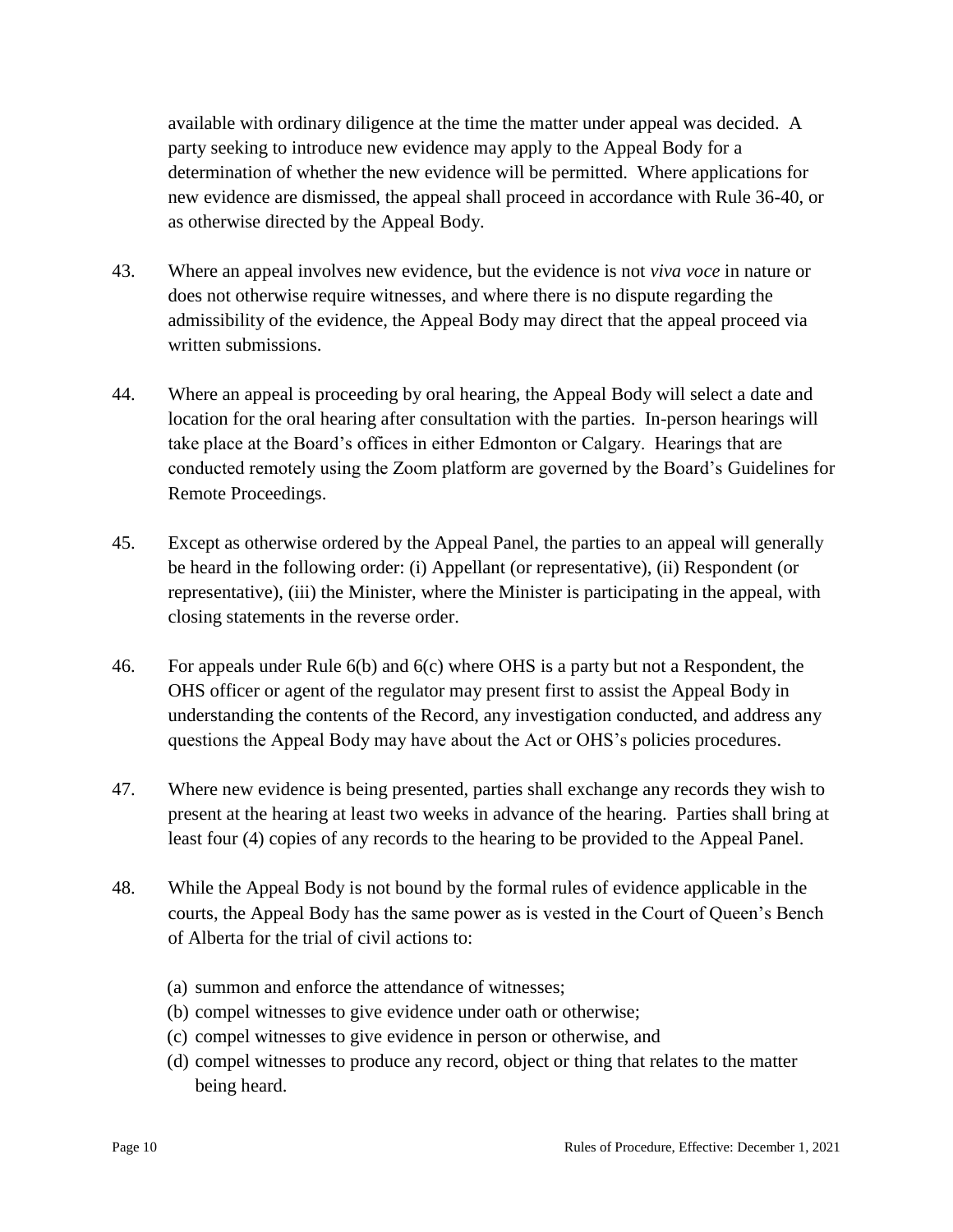- 49. Parties seeking to have the Appeal Body compel the attendance of witnesses or the production of documents shall file an Application for a Notice to Attend / Notice to Attend and Produce with the Director of Inspection in the form required by the Appeal Body. Issues concerning the issuance of a Notice to Attend / Notice to Attend and Produce, and any dispute concerning this Rule, may be determined by the Chair or a Vice-Chair.
- 50. An application to the Appeal Body for an order to issue a notice to attend or a notice to attend and produce documents for a hearing before the Appeal Body shall:
	- (a) state why the notice is required, and
	- (b) describe any document or class of documents sought to be produced in sufficient detail that the person to whom the notice is directed may identify and produce the requested documents without undue difficulty.
	- 51. A notice to attend or a notice to attend and produce documents directed to an individual shall be personally served on the witness.
	- 52. A party may apply for a notice to attend and produce documents to issue in the name of a corporation, trade union, or employer's organization.
	- 53. Service may be affected pursuant to any method described in Part III of the Board's Rules of Procedure, and may also be affected by email where the parties have previously corresponded via email. When service is affected via email, it is deemed to be affected at the time of transmission unless it is proven that the addressee did not receive it.
	- 54. Unless otherwise agreed between them, the party serving a notice under this rule shall provide to the witness in advance of the hearing:
		- (a) conduct money of \$25.00 for each day, or any portion of that day, that the party requires the person's attendance, and
		- (b) transportation arrangements to and from the hearing or, in its place,
			- i. an allowance for air, bus or train fare by the most direct route, or
			- ii. mileage costs for private vehicle use at \$0.43 per kilometre, and
			- iii. if necessary, arrangements for overnight lodging of reasonable quality or an allowance of \$110.00 per night, and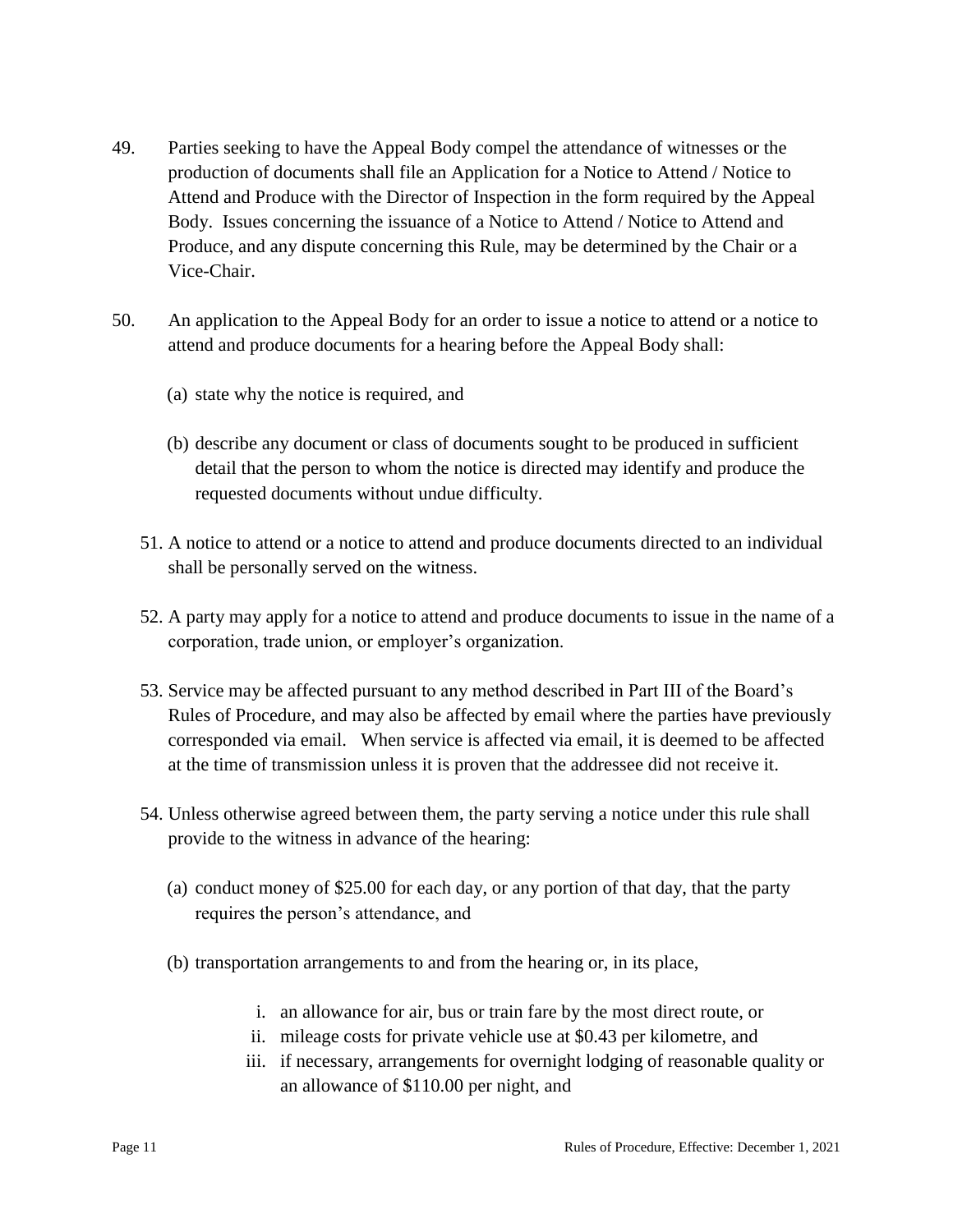iv. a meal allowance of \$8.50 per breakfast, \$10.75 per lunch and \$19.20 per supper.

## **VII: WITHDRAWAL AND ABANDONMENT OF APPEALS**

- 55. The Appellant may withdraw an appeal at any time before the Appeal Body's decision is released by providing written notice to the Appeal Body.
- 56. Appellants and Respondents and any other parties to an appeal are responsible for ensuring communications relating to the appeal will be received at the contact information and address(es) for service provided to the Appeal Body, and must immediately advise the Appeal Body of any change of contact information.
- 57. If the Appellant, at any time in the process, cannot be contacted, fails to adequately respond to communications from the Appeal Body within a reasonable time, or fails to reasonably cooperate in moving the appeal forward, the Appeal Body may deem the appeal abandoned and reject it summarily in accordance with Rule 34.
- 58. If a Respondent or other party fails to respond to the Appeal Body within a reasonable time or otherwise participate in an appeal, the appeal may proceed and be decided without further notice to the Respondent or the other party.

# **PART VIII: ADJOURNMENTS AND EXTENSIONS**

- 59. Any request for an adjournment of an oral hearing or for an extension of time to file written submissions shall be sent in the form of an email sent to [ALRB.OHSAPPEALS@gov.ab.ca](mailto:ALRB.OHSAPPEALS@gov.ab.ca) as soon as possible with detailed reasons for the request.
- 60. The Director of Settlement, or the Director of Settlement's designate, may grant extensions of time for filing written submissions. Requests for adjournment of hearings will be considered by a Chair or Vice-Chair.
- 61. Adjournments are not granted as of right, and will rarely be granted on a date close to, or during, an oral hearing in the absence of strong and compelling grounds. The Appeal Body will consider the reasons for the request, the timeliness of the request, the position of other parties, any prejudice to any person, the interests of effective and efficient